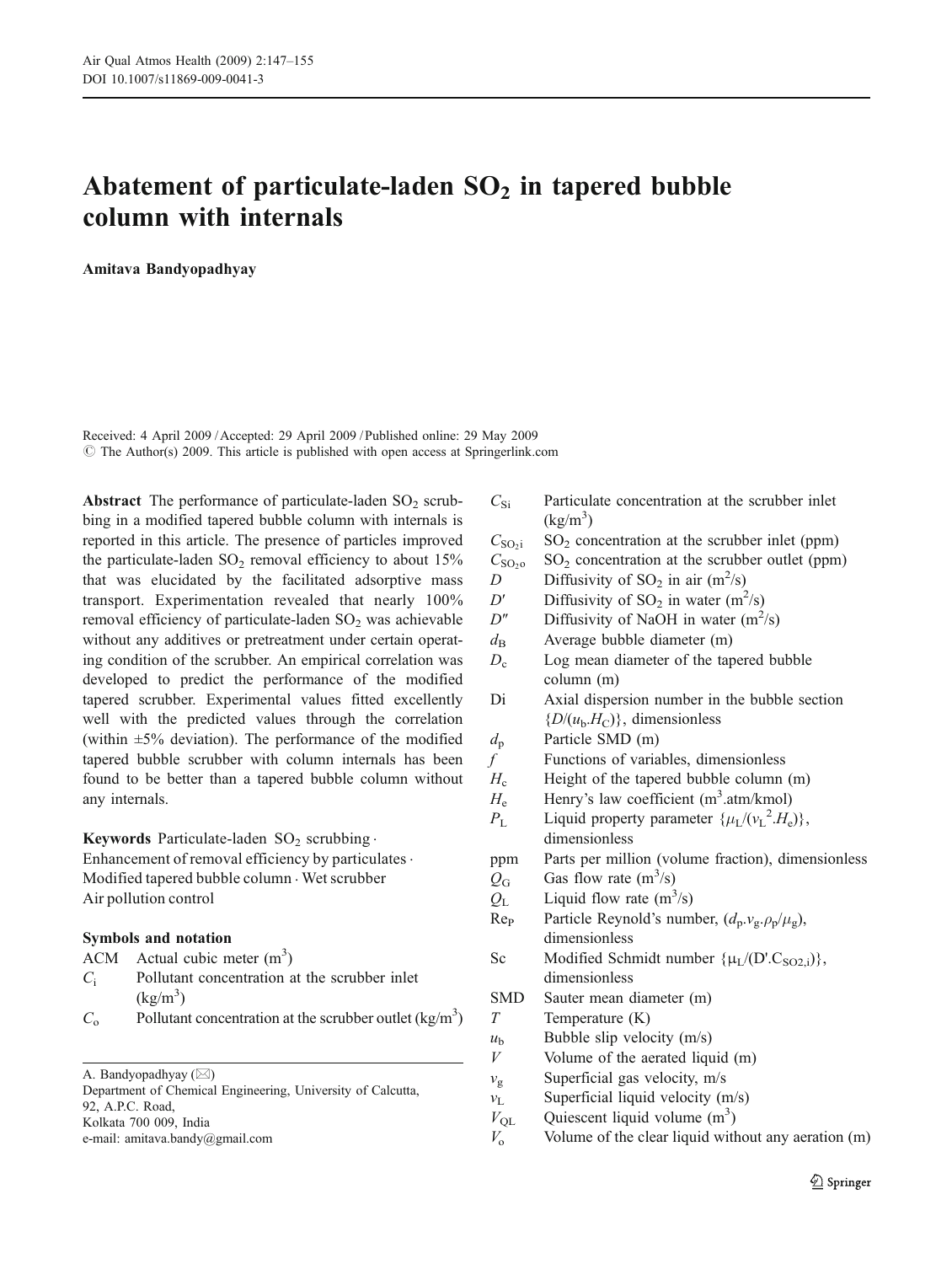# Greek letters

| $\eta$                                           | Percentage removal of pollutant,                 |
|--------------------------------------------------|--------------------------------------------------|
|                                                  | dimensionless                                    |
| $\eta_{\text{SO}_2-\text{P}-\text{H}_2\text{O}}$ | Percentage removal of particulate-laden $SO_2$   |
|                                                  | in water scrubbing, dimensionless                |
| $\eta_{\text{SO}_2-\text{H}_2\text{O}}$          | Percentage removal of $SO2$ in water scrub-      |
|                                                  | bing in particle free situation, dimensionless   |
| $\phi_{\text{SO}_2-\text{P}}$                    | Enhancement of removal efficiency of par-        |
|                                                  | ticulate-laden $SO_2$ due to presence of fly-ash |
|                                                  | in water scrubbing, dimensionless                |
| $\mu_{\rm g}$                                    | Viscosity of gas $(kg/ms)$                       |
| $\mu_{\rm L}$                                    | viscosity of liquid $(kg/ms)$                    |
| $\rho_{\rm g}$                                   | Gas density $(kg/m^3)$                           |
| $\rho_L$                                         | Liquid density $(kg/m^3)$                        |
| $\rho_{\rm p}$                                   | Fly-ash particle density $(kg/m3)$               |
| $\varepsilon_{\rm g}$                            | Fractional gas holdup, dimensionless             |
|                                                  |                                                  |

## Introduction

The particulate-laden  $SO<sub>2</sub>$  emissions from different industrial sources can cause considerable deleterious health effects. As a result, curbing such emission is given significant attention even in recent years through the promulgation of stringent emission standards of both particulate matter and  $SO_2$ . In spite of its shortcomings, the wet scrubber, among various wet and dry systems, is one of the air pollution control devices that can potentially abate the particulate-laden  $SO_2$  emission when control of both of them are very much desired owing to its unique ability to remove these pollutants, in a single step (Tomany [1975\)](#page-8-0). Given the problems associated with sequential removal of particulates and gases, the simultaneous abatement of particulate and gases in a single-step assumes significant importance. In addition, wet scrubbers offer a very high turn down ratio, smaller onsite plant space, higher service factor, simpler operation, less investment, and lower operating costs than other air emission control devices. Literature survey indicated that a flurry of research in this field was conducted three decades back. A comprehensive literature survey was described by Bandyopadhyay and Biswas ([2008\)](#page-8-0). Analysis of the literature detailed therein revealed that a tapered column with circular cross-section was better than the other system.

In the light of these findings, attempts have been made in this article to report on the detailed performance of a modified tapered bubble scrubber with internals for simultaneous removal of particulates and  $SO<sub>2</sub>$  in a singlestep using water without any additives or pretreatment.

# Experimental programme

The experimental setup is schematically shown in Fig. [1](#page-2-0). The column made up of mild steel had a divergence angle of 7° and a height of 0.87 m. Twelve plates, as column internals, having dimension of 0.015 m  $\times$  0.080 m were fabricated inside the column. Four sets consisting three plates each were fixed radially. Each set is separated by 90°, and plates in each set were fixed at a vertical distance of 53, 63, and 73 cm from the top of the column at an upward inclination of 60°, as shown in Fig. [2](#page-2-0). Arrangements were provided in the column by replacing a small portion with Perspex sheet for visualizing the bubbly flow. Liquid was introduced into the column from top of the column. At desired pressure and flow rate, compressed air, as motive fluid, was forced through the air nozzle (A) in the ejector to aspirate particulate and  $SO<sub>2</sub>$  and to mix intensely with air in the mixing throat of the ejector. The simulated mixture was then allowed to feed at the base of the scrubber. The liquid was withdrawn at the bottom in such a way that a constant liquid volume could be maintained within the column.

#### Measurement and chemical analysis

The concentrations of  $SO_2$  at scrubber inlet  $(S_2)$  were measured from the volumetric flow rates of air and  $SO<sub>2</sub>$ . This method of measurement was adopted since concentrations of  $SO<sub>2</sub>$  measured using volumetric flow rates and by chemical methods under identical situations at the scrubber entry (F) did not produce any noticeable deviation. On the other hand, concentrations of  $SO<sub>2</sub>$  at scrubber outlet  $(S_1)$  were measured in two distinct steps: (1) at first, samples were drawn through midget type of impingers attached to an aspirator bottle under steady state operating conditions and then (2) the liquid collected in the impinger was analyzed by the iodine method (Jackobs [1949](#page-8-0)) to determine the concentration of  $SO_2$ . This method was deployed since this method yielded stable results below 5 ppm, compared with other methods. Furthermore, gaseous sampling was not carried out iso-kinetically, since the sampling efficiency generally remained in unity in such a situation. The concentrations of particulates at scrubber entry were measured in situ by using a pre-calibrated online photoelectric system details of which is described in the literature (Bandyopadhyay and Biswas [2006](#page-8-0)). On the other hand, the concentrations of particulates at scrubber exit were measured by drawing samples through filter assembly containing glass fiber filter paper mounted on a filter holder attached to an aspirator bottle under steady-state operating conditions. For particulate sampling, it was necessary to maintain iso-kinetic conditions matching with the experi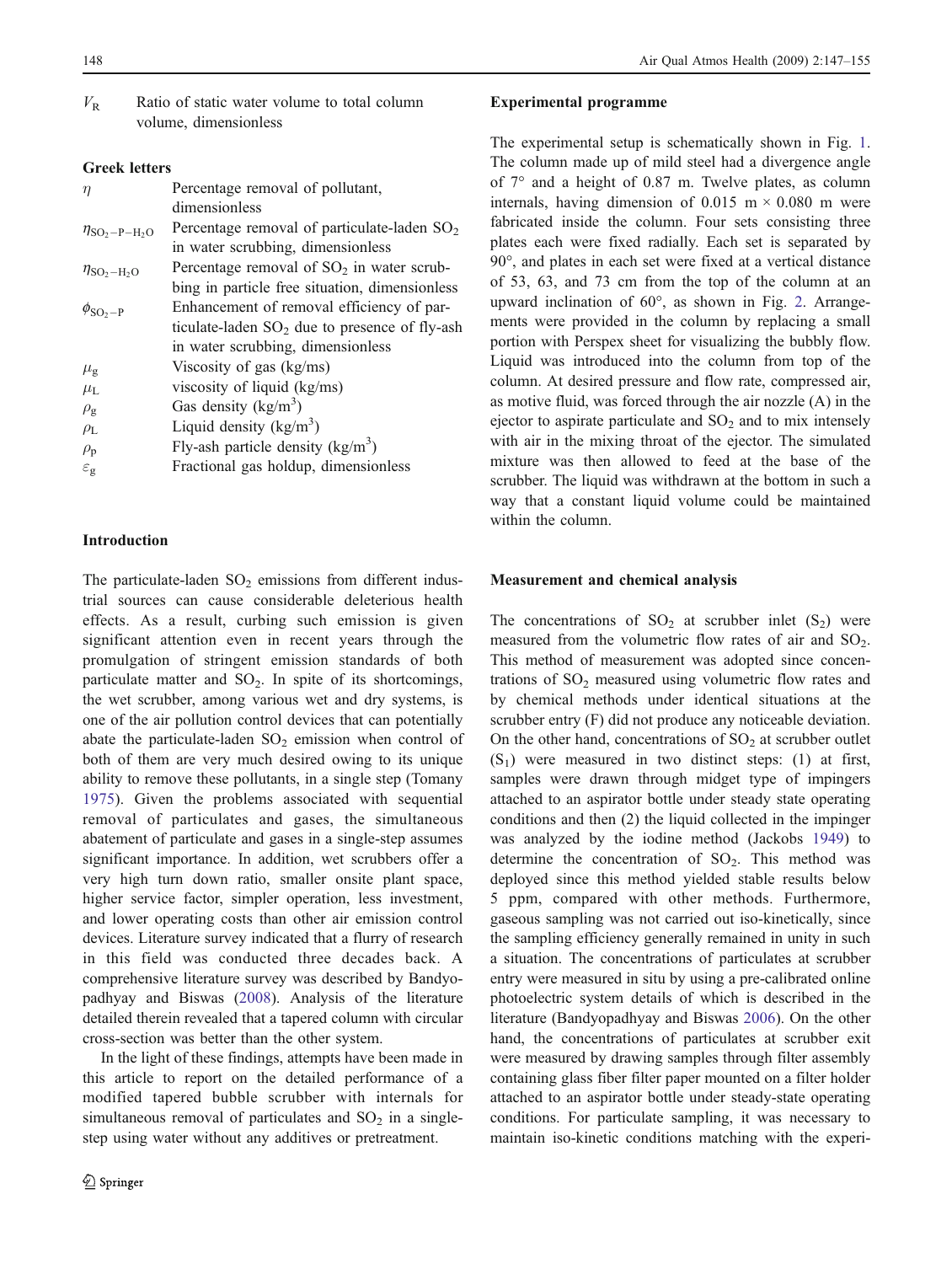<span id="page-2-0"></span>Fig. 1 Schematic of the experimental setup



COM: Compressor, D: Fly-ash chamber, E: Air jet ejector, F: SO<sub>2</sub> and/or particle injection point, L: Liquid entry at the scrubber, M: Manometer, OR: Orifice meter, PG1 – PG3: Pressure gauges, PM: Pump, R: SO<sub>2</sub> regulator; R1-R2: Rotameters, S1: Sampling point, ST: Surge tank, TS: Liquid storage tank, V1 – V7: Gate valves, XT: Exhaust.

mental gas flow rates, and in doing so, samples at scrubber exit were drawn at a rate ranging from  $1.67 \times 10^{-5}$  to  $2.50 \times$ 10−<sup>5</sup> m<sup>3</sup> /s. The difference in weight of the filter paper containing particles and the filter paper previously weighed alone gave the total mass of particles collected. The particle concentration was measured thereafter by dividing the total mass of particles collected by the total volume of gas drawn through the glass fiber filter paper (Indian Standards [1973](#page-8-0)). The particle size distributions and the specific surface area

**1**

of the particles were measured using Malvern sizer (Fig. 3). The dust was collected from a local industry. The industry used a thermic fluid heater for steam generation by burning hog fuel. The flue gas was passed thereafter through a particulate collection device, viz., bag house filter. Particulates collected in the bag house filter were used in this present study.

The range of experimental parameters studied were the following: temperature  $(T)$ , 306.4 $\pm$ 1 K; liquid flow rate  $(Q_L)$ , 1.11×0<sup>-5</sup>, 1.83×10<sup>-5</sup>, 2.50×0<sup>-5</sup>, and 3.11×10<sup>-5</sup> m<sup>3</sup>/s;



Fig. 2 Schematic of the plan and elevation of the modified tapered bubble column showing the column internals



Fig. 3 Typical particle size distribution at the inlet of the modified tapered bubble column scrubber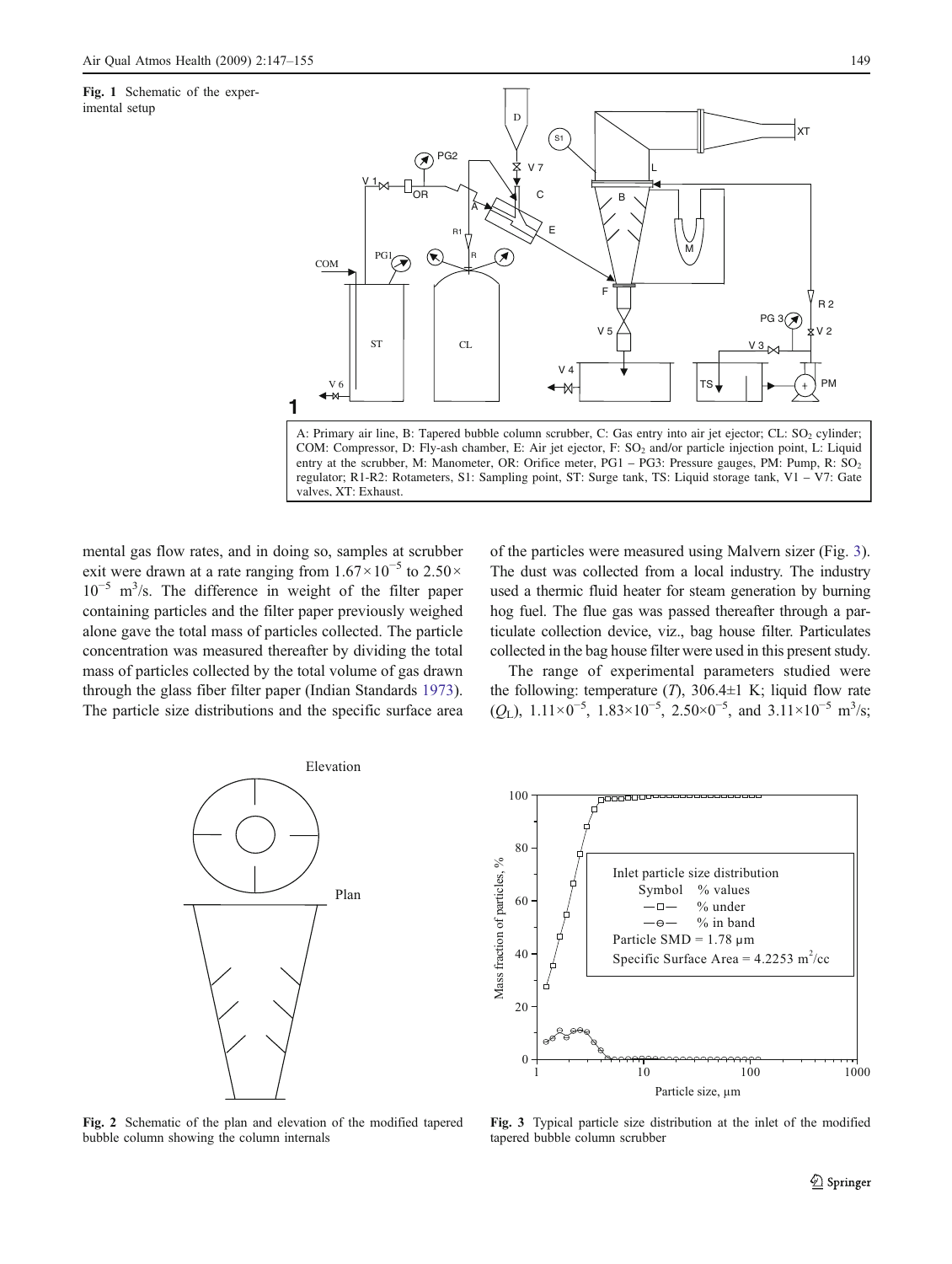<span id="page-3-0"></span>gas flow rate  $(Q_G)$ , 3.75×10<sup>-3</sup>, 4.60×10<sup>-3</sup>, 5.45×10<sup>-3</sup>, and 6.20×10<sup>-3</sup> m<sup>3</sup>/s; inlet SO<sub>2</sub> concentration ( $C_{\text{SO}_2}$ i), 700, 1,000, 1,300, 1,600, and 2,000 ppm; inlet particle concentration  $(C_{\text{Si}})$ , 11.0×10<sup>-3</sup>, 16.7×10<sup>-3</sup>, 22.5×10<sup>-3</sup>, and 30.4×10<sup>-3</sup> kg/m<sup>3</sup>; average bubble diameter, 4–7 mm (visual observation); quiescent liquid (water) volume  $(V_{QL})$ , 2.7×10<sup>-3</sup>, 3.4×10<sup>-3</sup>,  $4.2 \times 10^{-3}$ ,  $5.0 \times 10^{-3}$ , and  $5.9 \times 10^{-3}$  m<sup>3</sup>.

The fractional gas holdup ( $\varepsilon_g$ ) was determined by measuring the volume of the aerated liquid  $(V)$  and that of the clear liquid without any aeration  $(V_0)$ . Such measurement was unaffected by the cross-section of the column. The holdup remained unaltered whether it was measured either in quiescent liquid or downward flowing liquid probably due to the extremely lower liquid velocity  $(v<sub>L</sub>)$ ranging between  $4.41 \times 10^{-4}$  and  $2.55 \times 10^{-3}$  m/s) compared to that of the superficial gas velocity ( $v_{\rm g}$  ranging between 0.307 and 0.492 m/s) at  $V_{QL} = 2.7 \times 10^{-3}$  m<sup>3</sup>. The relative difference between gas and liquid velocities would remain almost similar for other values of  $V_{\text{OL}}$ . The superficial gas velocity  $(v_g)$  and liquid velocity  $(v_L)$  were calculated using logarithmic mean cross-sectional areas of the top and bottom of the dispersion. The holdup was, therefore, represented by the following expression:

$$
\varepsilon_{\rm g} = (V - V_{\rm o})/V \qquad \dots \tag{1}
$$

Stable bubbles with uniformity were also observed though bubble bursting and regeneration took place. Furthermore, the gas holdup and volume to surface mean bubble diameter (Sauter mean diameter) are related to the interfacial area of contact as

$$
a = \frac{6 \varepsilon_{\rm g}}{d_{\rm b, SMD}} \qquad \dots \tag{2}
$$

Subsequent measurement of fractional holdup and interfacial area of contact in this column had shown that the average bubble size was between 4 and 7 mm using Eq. 2. Although the average bubble size was not measured directly by the conventional techniques (like photographic method, electrical conductivity probe method, etc.), the visual observation was made in this work since the average bubble sizes measured by measuring the interfacial area of contact and fractional gas holdup were comparable with the values determined from visual observation.

The effects of various operating variable on the percentage removal of particulate-laden  $SO_2$  are described for different concentrations of  $SO<sub>2</sub>$  and particulate

matter. The percentage removal of particulate-laden  $SO_2$ were calculated in each run by the following conventional expression,

$$
\eta = [(C_{\rm i}-C_{\rm o})/C_{\rm i}] \times 100 \qquad \dots \qquad (3)
$$

Effect of initial concentration of  $SO<sub>2</sub>$ 

Experimentation revealed that the percentage removal of particulate-laden  $SO_2$  was independent of the initial concentration of  $SO_2$ . It might be attributed due to the fact that the absorption of  $SO<sub>2</sub>$  in water was governed by the physical mechanism even in presence of particles.

Effect of inlet particle concentration and liquid flow rate

The effect of inlet particle concentration and liquid flow rate on the percentage removal of particulate-laden  $SO<sub>2</sub>$  at a constant gas flow rate of  $3.75 \times 10^{-3}$  m<sup>3</sup>/s and at constant inlet  $SO<sub>2</sub>$  loading of 2,000 ppm is shown in Fig. 4. It can be seen from the figure that the presence of particles enhanced the percentage removal of  $SO_2$  significantly. The enhancement was attributed due to the facilitated adsorptive mass transport that is discussed as follows.

The enhancement observed could not be due to the catalytic activity of the particles and the increased pH of the scrubbing liquid in the presence of particles, since absorption of  $SO<sub>2</sub>$  in water was governed by the physical gas–liquid absorptive mass transport phenomena, and the



Fig. 4 Effect of inlet particle concentration on the percentage removal of particulate-laden  $SO_2$  for various liquid flow rates at constant gas flow rate and inlet  $SO<sub>2</sub>$  concentration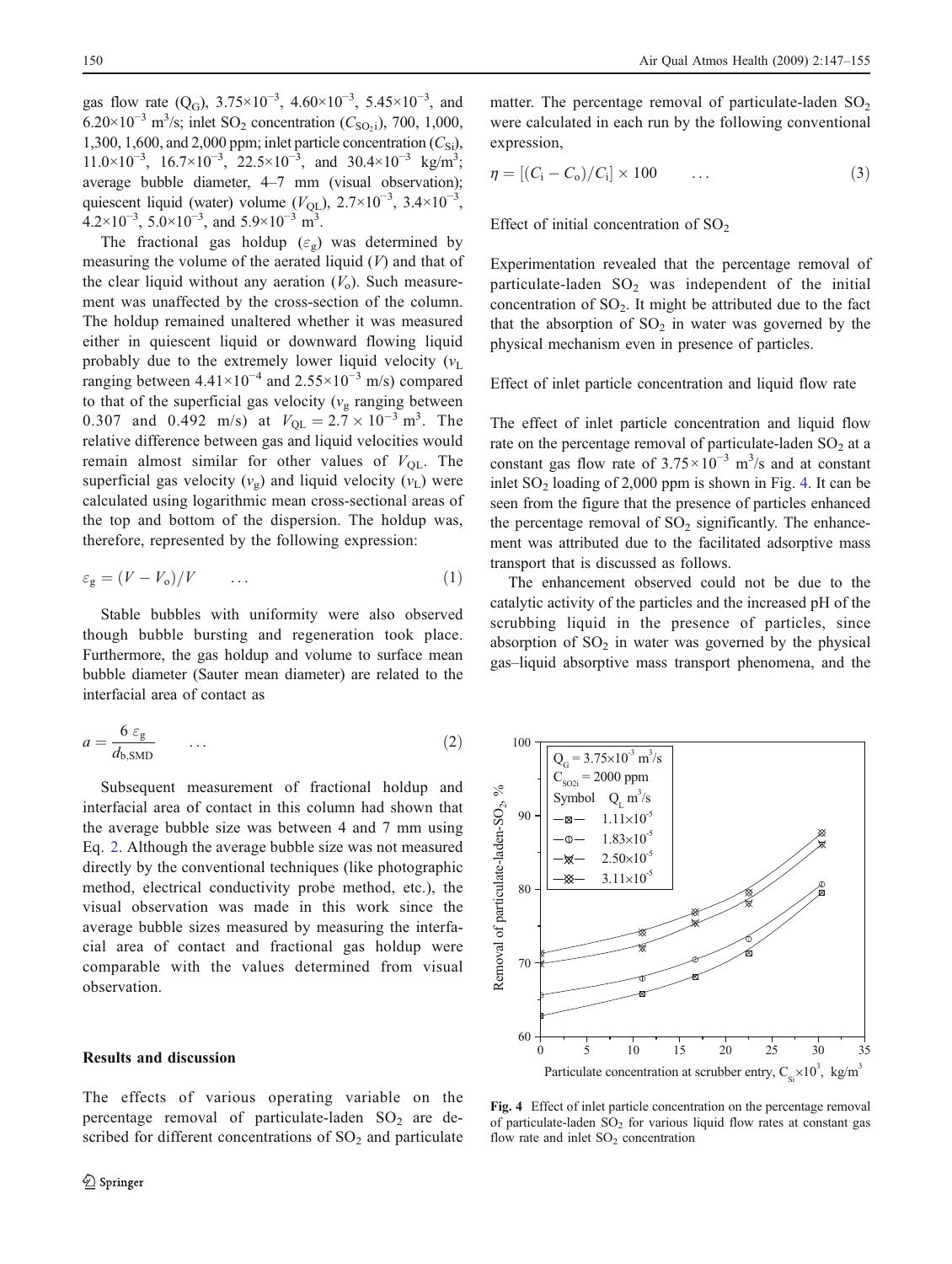<span id="page-4-0"></span>study particles in aqueous medium did not alter the pH appreciably as was revealed from relevant experimentation. This enhancement was, however, similar to the enhancement of absorption observed in  $CO_2$  in  $Na_2CO_3 + NaHCO_3$ system in a stirred cell with fine activated carbon particles (size ∼5 mm and concentration ranging from 0.1 to 38 kg/m<sup>3</sup> of liquid; Alper et al. [1980\)](#page-8-0). They elucidated this enhancement through a simple transport mechanism that resulted in the facilitated adsorptive transfer of gas. Similar kind of facilitated transport in a bubble column with same gas–liquid system using activated carbon particles (with 73.5% falling in the size range of 0 to 6 mm; concentration, 2 and 9 kg/m<sup>3</sup> of liquid) was described by Quicker et al. ([1987\)](#page-8-0). Vinke et al. [\(1992](#page-8-0)) also illustrated similar observation using fine carbon particles of size ∼6 mm and concentration ranging from 2 to 3 kg/m<sup>3</sup> of liquid in an agitated slurry reactor in which no chemical reaction was occurring.

Adsorption of  $SO<sub>2</sub>$  on study dust particles was not carried out in the present investigation, since there was evidence in support of such phenomenon in the existing literature (Liberti et al. [1978\)](#page-8-0). Therefore, the increase in the percentage removal of  $SO_2$  in the presence of study particles was due to the adsorption of  $SO<sub>2</sub>$  by the gasadsorbing particles adhering to the uprising bubbles that was available for dissolution in the bubble regime, which supports the observation made by earlier workers (Alper et al. [1980;](#page-8-0) Quicker et al. [1987](#page-8-0); Vinke et al. [1992](#page-8-0)). The enhancement was observed to be about 15% (Fig. [4](#page-3-0)). The maximum percentage removal of particulate-laden  $SO<sub>2</sub>$  was about 87.5% within the range of variables specified in Fig. [4.](#page-3-0)

It can be also seen from the figure that the percentage removal was increased with the increase in the liquid flow rate. It might be due to the quicker removal of the absorbed material from the scrubber. It might also be due to the fact that the removal efficiency of particulates and the driving force for mass transfer were increased resulting in the increased percentage removal of  $SO<sub>2</sub>$ .

## Effect of gas flow rate

The effect of gas flow rate on the percentage removal of particulate-laden  $SO_2$  is shown in Fig. 5 at various liquid flow rates at constant  $C_{SO<sub>2</sub>}$  and at two values of  $C_{si}$ . It can be seen from the figure that the percentage removal was decreased with the increase in gas flow rate. It might be



Fig. 5 Effect of gas flow rate on the percentage removal of particulate-laden  $SO_2$  for various liquid flow rates at fixed inlet  $SO_2$ concentration

perhaps due to the fact that the gas phase residence time was decreased with the increase in gas flow rate, and as a result, the percentage removal was decreased. The extent of enhancement of removal efficiency of  $SO<sub>2</sub>$  is also clearly seen from the figure when the percentage removals are compared with those under particle free situation. The percentage removal was also increased with the increase in the liquid flow rate. The reasons for increase in the percentage removal with the liquid flow rate and with the initial particle concentration are discussed earlier. The quantification of enhancement can be elucidated as follows.

The three-phase holdup notably differs from the twophase holdup for solid concentration more than 10% volume as reported by Sauer and Hempel [\(1987](#page-8-0)). The maximum solid concentration that was attained in this study was of 5.00%volume (approximate). Hence, these findings justify the use of two-phase holdup in the present case. The enhancement of particulate-laden  $SO_2$  removal in water scrubbing in such a situation can be expressed by the following equation:

$$
\phi_{SO_2-P} = \frac{\text{removal efficiency of particular} - \text{ladenSO}_2 \text{ in water scrubbing}}{\text{removal efficiency of SO}_2 \text{ in particle free situation in water scrubbing}} = \frac{\eta_{SO_2-P-H_2O}}{\eta_{SO_2-H_2O}} \qquad \dots \qquad (4)
$$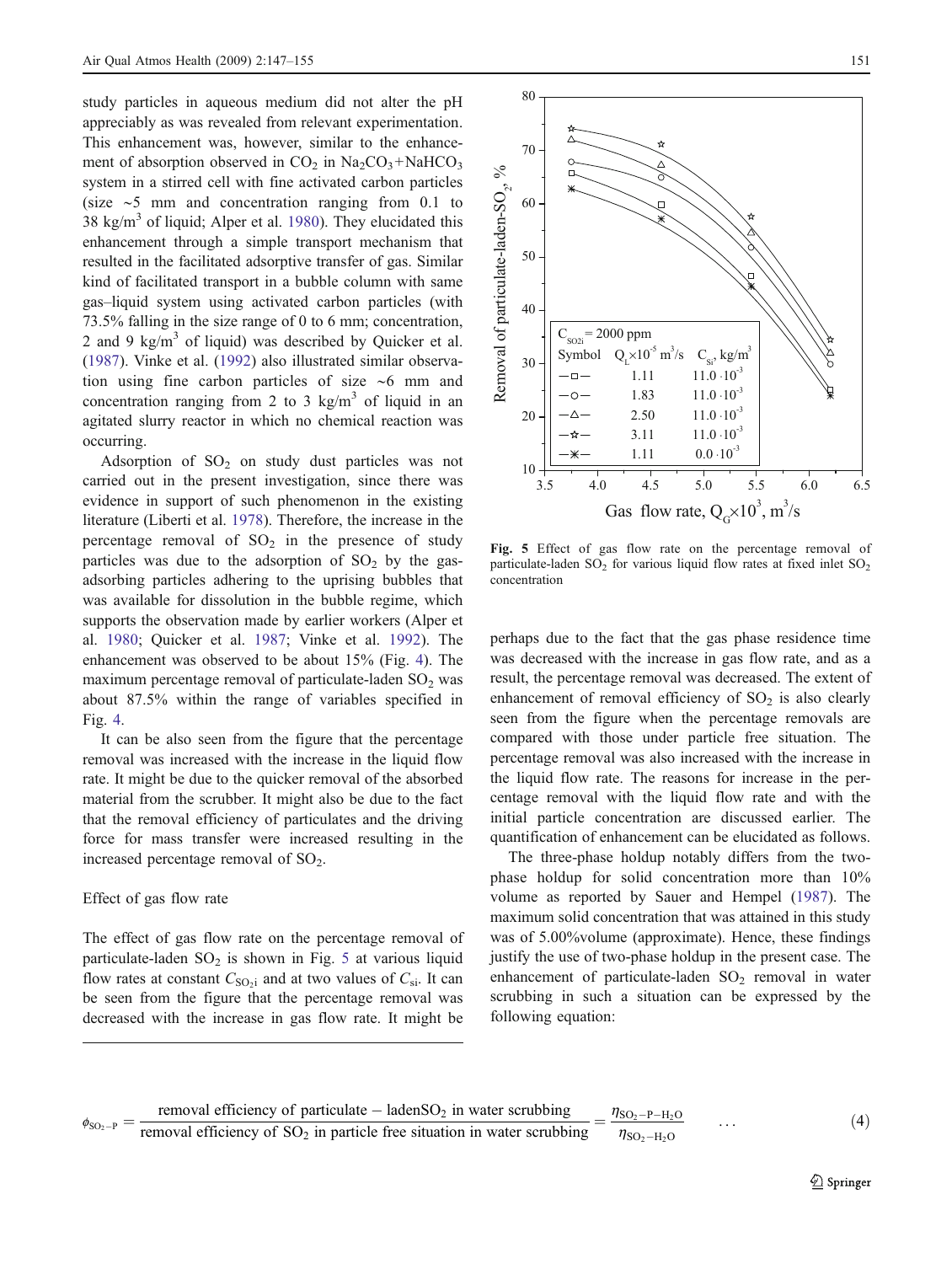Equation [4](#page-4-0) can be further analyzed considering the absorption of  $SO_2$  in  $H_2O$  from particulate-laden  $SO_2$  from airborne  $SO_2$  streams under identical inlet loading of  $SO_2$ . Equation 6 under this circumstance takes the following form:

$$
\phi_{SO_2-P} = \frac{\eta_{SO_2-P-H_2O}}{\eta_{SO_2-H_2O}} = \left[\frac{C_{SO_2i} - C_{SO_2o}}{C_{SO_2i}}\right]_P \times \left[\frac{C_{SO_2i}}{C_{SO_2i} - C_{SO_2o}}\right]_{without P}
$$

$$
= \frac{[C_{SO_2i} - C_{SO_2o}]_P}{[C_{SO_2i} - C_{SO_2o}]_{without P}}
$$
(5)

For increased fractional gas flow rate, the collection efficiency of particulate would be higher as revealed from preliminary experimentation; consequently, the number of particles captured within the scrubber would be relatively higher. As a result, the driving force for mass transfer of  $SO<sub>2</sub>$  in such a situation was increased, due primarily to facilitated adsorptive mass transport, than what it would be in particle free situation. Therefore, with increased gas flow rate

$$
[C_{SO_2i}-C_{SO_20}]_P>[C_{SO_2i}-C_{SO_20}]_{without P} \qquad \dots \qquad (6)
$$

which in turn caused  $\phi_{\text{SO}_2-P}$  to increase as per Eq. 5. This finding is important and is very useful for modeling of the scrubber.

Effect of liquid to gas flow rate ratio

The effect of liquid to gas flow rate ratio on the percentage removal of particulate-laden  $SO_2$  is shown in Fig. 6 at various gas flow rates and at constant initial  $SO<sub>2</sub>$  concentration as well as particle concentration. It can be seen from the figure that the percentage removal was increased with the increase in liquid to gas flow rate ratio. The percentage removal increased initially very sharply, and it reached almost a constant value beyond  $Q_{L}/Q_{G}$  of about 2.5 m<sup>3</sup>/ 1,000 ACM. Beyond this value, there might not be effective mass transfer of gas into the liquid perhaps due to liquid phase reaching equilibrium.

Effect of quiescent liquid volume in the bubble column

The effect of quiescent liquid volume in the modified tapered bubble column,  $V_{\text{QL}}$ , on the percentage removal of particulate-laden  $SO_2$  is shown in Fig. 7 at various liquid flow rates and initial particle concentrations at constant gas flow rate and inlet  $SO_2$  concentration. It can be seen from the figure that the percentage removal was increased very sharply initially with the increase in the values of  $V_{\text{OL}}$ . At higher values of  $V_{\text{QL}}$ , the percentage removal of particulateladen SO<sub>2</sub> was increased perhaps due to increased



100 95  $\%$ Removal of particulate-laden-SO<sub>2</sub>, Removal of particulate-laden-SO<sub>2</sub>, 90 85  $C_{\text{SO2i}} = 2000 \text{ ppm}$ 80  $Q_G$ = 3.75×10<sup>-3</sup> m<sup>3</sup>/s  $\times 10^5$  m<sup>3</sup>/s C<sub>Si</sub> $\times 10^3$ , kg/m<sup>3</sup>  $Symbol$ <br>- $\Box$  3.11 11.00 75  $\circ$  2.50 11.00 3.11 22.50  $\Delta$  2.50 22.50  $7<sup>7</sup>$ 2.5 3.0 3.5 4.0 4.5 5.0 5.5 6.0 Quiescent water volume in the modified tapered bubble scrubber,  $V_{QL} \times 10^3$ , m<sup>3</sup>

Fig. 6 Effect of liquid to gas flow rate ratio on the percentage removal of particulate-laden  $SO_2$  for various gas flow rates at fixed inlet  $SO<sub>2</sub>$  and particle concentrations

Fig. 7 Effect of quiescent liquid volume in the bubble column on the percentage removal of particulate-laden  $SO<sub>2</sub>$  for various liquid flow rates and initial particle concentrations at fixed gas flow rate and inlet SO2 concentration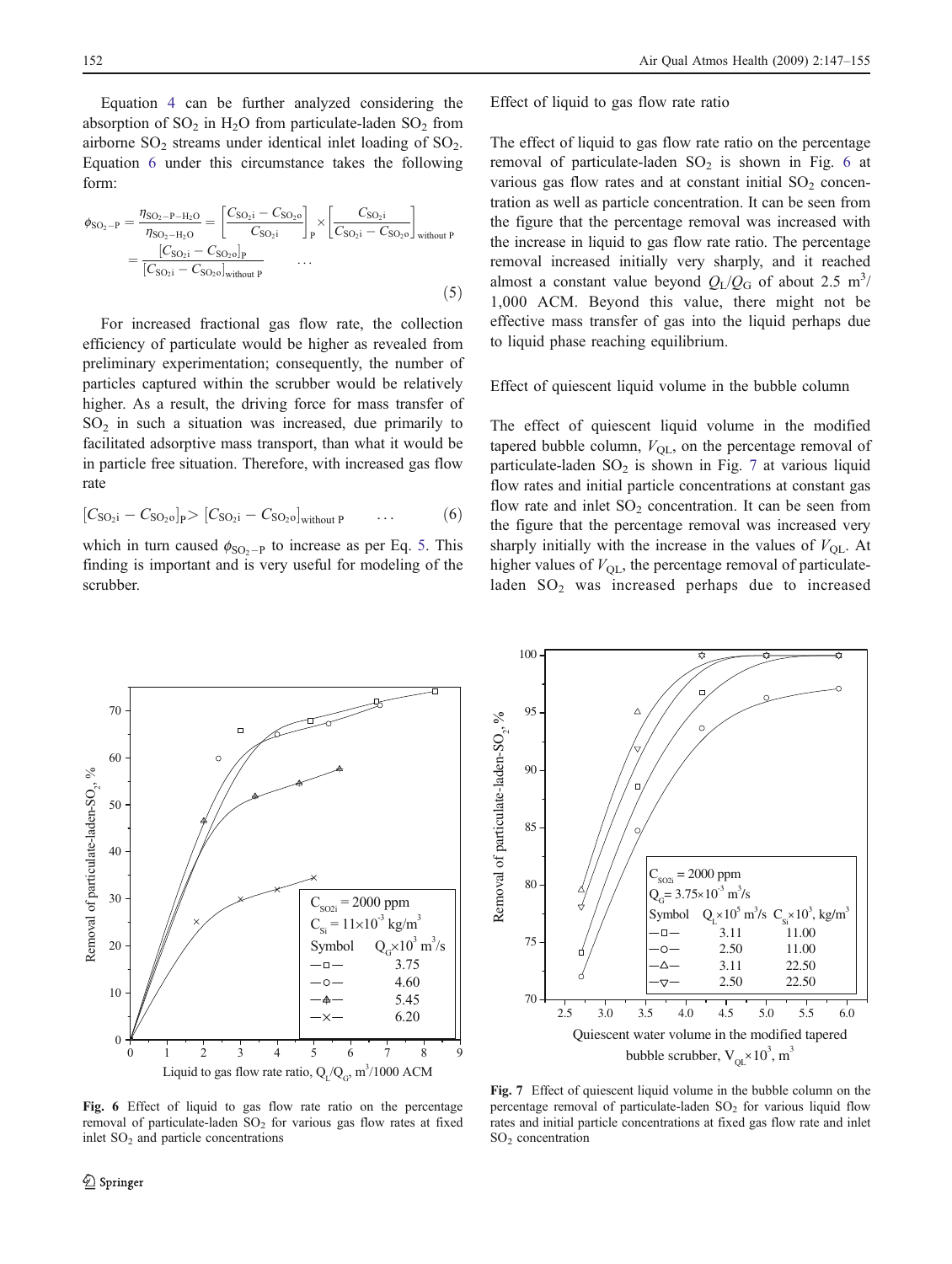absorption capacity. However, the percentage removal reached almost a constant value beyond  $V_{\text{OL}} \approx 4.2 \times 10^{-3}$ m<sup>3</sup>. It might be perhaps due to the fact that the solute gas concentration might reach its equilibrium value in the liquid phase beyond  $V_{OL} \approx 4.2 \times 10^{-3}$  m<sup>3</sup> resulting in constancy of percentage removal. Maximum percentage removal was attained about 100% at higher  $Q_L$  and  $C_{Si}$  values. This clearly demonstrates that the scrubber could be operated at

 $SO_2(g) + H_2O = SO_2(aq) = HSO_3^- + H^+$  ...(A)  $HSO_3^- = SO^{-2} + H^+$  ... (B)  $SO_2(g) + H_2O + 1/2 O_2(air) = SO_3(aq) + H_2O = SO_4^{-2} + 2H^+ \quad \dots (C)$ 

Thus, there would be a temporal variation of pH of the scrubbing liquor for a specific batch of liquid. The effect of scrubbing time on the scrubber purge stream pH is shown in Fig. 8. It is seen from the figure that the pH of the scrubber exit slurry was decreased with the increase in scrubbing time as was expected. It is also seen from the figure that the pH was initially decreased very sharply between 10 and 15 min of scrubbing time; thereafter, pH was reached almost a constant value. It was perhaps due to the fact that the liquid was loaded with  $SO<sub>2</sub>$  as the process of scrubbing progressed and simultaneously  $H^+$  ions were formed as per reactions (A) to (C). Formation of  $H^+$  ions within this scrubbing period might have been very rapid, and as a result, pH of the slurry was decreased initially very rapidly. However, beyond a pH of about 2.5 as can be seen from Fig. 8, there might have been an overcrowding of  $H^+$ ions in the interfacial region of liquid and gas phases that



Fig. 8 Effect of scrubbing time on the scrubber purge stream pH for the simultaneous scrubbing of particle and  $SO<sub>2</sub>$ 

a removal efficiency of ∼100% by manipulating the operating variables.

Scrubber purge stream pH

The absorption of  $SO<sub>2</sub>$  in water may result in the production of sulfurous and sulfuric acid per the following reaction scheme:

hindered further  $SO_2$  absorption. This has resulted in a slower rate of decrease in pH with the increase in scrubbing time. Clearly, this observation indicated that the absorption of  $SO_2$  might be limited to a certain pH at which the  $SO_2$ reached its equilibrium concentration in the liquid phase, and in this case, it could be around pH 2.5 within other specified range of variables studied. Finally, the pH reached a constant value of 2.0, which is equivalent to  $\approx 0.01$  N sulfurous/sulfuric acid. All the experimental runs were taken after the pH of the exit slurry was stabilized.

Predicting removal efficiency of particulate-laden  $SO_2$ scrubbing by correlation

The present article deals with the particulate-laden  $SO_2$ scrubbing in a modified tapered bubble column scrubber. An attempt was made to develop an empirical correlation in order to predict the percentage removal of particulate-laden SO2 from the directly measurable as well as derived parameters. The parameters, which could possibly affect the percentage removal efficiency of particulate-laden  $SO<sub>2</sub>$ ,  $\eta_{\text{SO}_2-P-H_2O}$ , are furnished in Table [1.](#page-7-0) The inlet  $\text{SO}_2$ concentration was expressed in kilogram per cubic meter for the purpose of the dimensional analysis. The dimensional analysis may be simplified to

$$
\eta_{\rm SO_2-P-H_2O}
$$

$$
=f\left\{ (\text{Re}_{\text{P}})^{a} \times (\text{Sc})^{b} \times (D_{i})^{c} \times (C_{\text{Si}}/\rho_{g})^{d} \times (P_{\text{L}})^{e} \times (\varepsilon_{g})^{f} \times (V_{\text{R}})^{g} \right\} \tag{7}
$$

In order to establish the functionality between the percentage removals of particulate-laden  $SO_2$  and the various dimensionless groups in Eq. 7, as also to evaluate the constants and coefficients of the equation, multiple linear regression analysis was carried out. The data obtained on statistical analysis are also given in Table [1](#page-7-0). With this analysis, the best correlation (significant at 99.1%)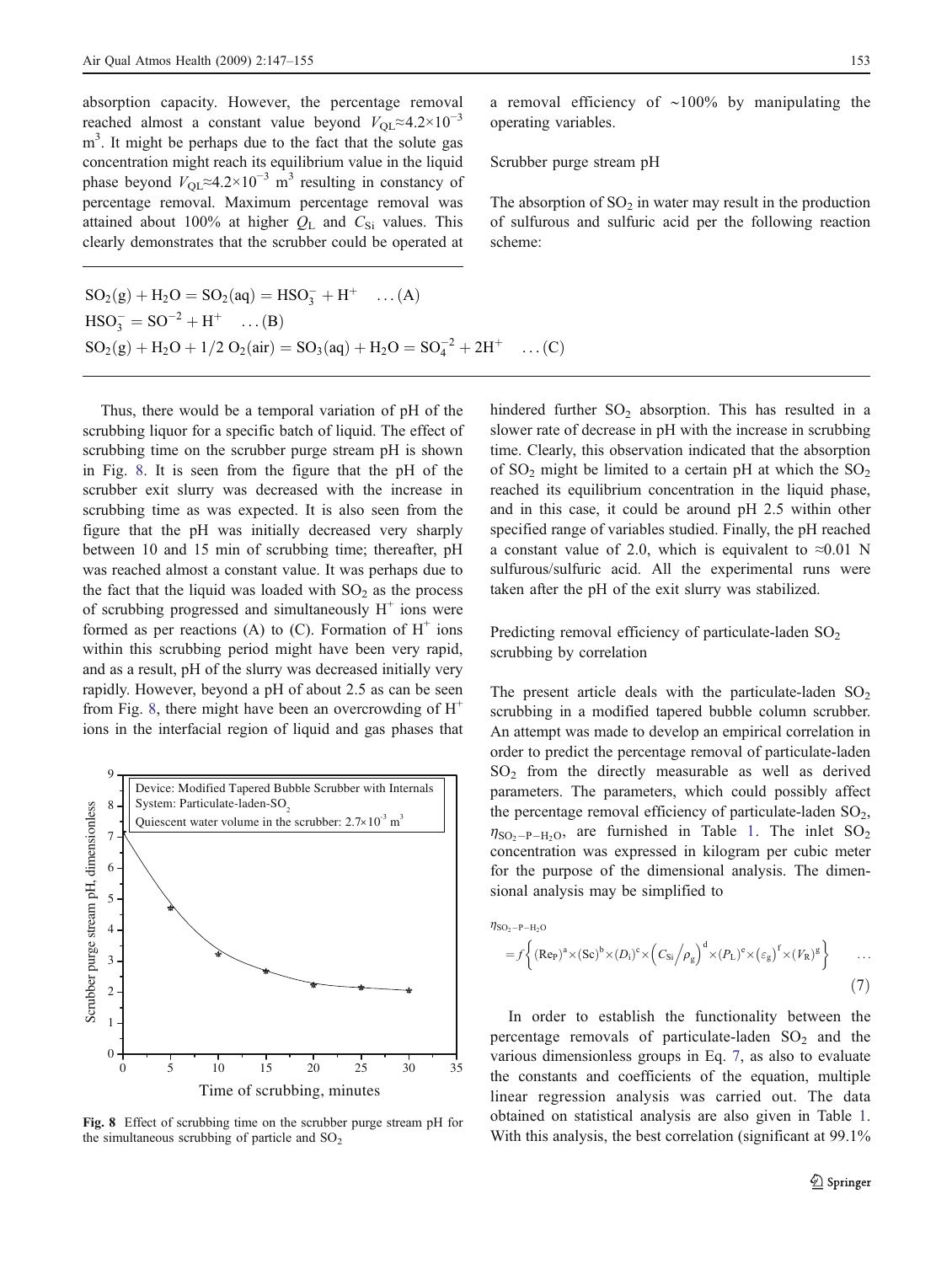| <b>Items</b>              | Variables and details of analysis                                                                                 |
|---------------------------|-------------------------------------------------------------------------------------------------------------------|
| Geometrical<br>parameters | $d_{\rm p}$ , $d_{\rm b}$ , $D_{\rm c}$ , $H_{\rm c}$ , $V_{\rm R}$                                               |
| Flow parameters           | $u_{\rm b}$ , $v_{\rm g}$ , $v_{\rm L}$ , $\varepsilon_{\rm g}$                                                   |
| Physical parameters       | $\rho_{\rm p}, \rho_{\rm g}, \rho_{\rm L}, \mu_{\rm g}, \mu_{\rm l}, C_{\rm Si}, C_{\rm SO_2i}, D, D', H_{\rm e}$ |
| Results of statistical    | Minimum percentage error= $0.77\%$                                                                                |
| analysis                  | Minimum standard deviation of percentage<br>$error=0.89\%$                                                        |
|                           | Correlation coefficient= $0.9925$                                                                                 |
|                           | t test and $F$ test indicate that the correlation<br>$(Eq. 8)$ is significant at 99.1% confidence<br>level        |
| Range of                  | $ReP=58.8$ to 92.4,                                                                                               |
| dimensionless             | Sc= $1.07 \times 10^8$ to $3.05 \times 10^8$                                                                      |
| variables                 | $D_i = 3.21 \times 10^{-5}$ to $4.97 \times 10^{-5}$                                                              |
|                           | $C_{\rm Si}/\rho_{\rm g}$ =39.5 to 109                                                                            |
|                           | $P_{\rm L}$ =3.01 × 10 <sup>-5</sup> to 25.24 × 10 <sup>-5</sup>                                                  |
|                           | $V_{\rm R}$ =0.18 to 0.39                                                                                         |
|                           | $\varepsilon_{\rm g}$ =0.4921 to 0.5631                                                                           |
|                           |                                                                                                                   |

<span id="page-7-0"></span>Table 1 Development of empirical correlation and results of dimensional analysis



Fig. 9 Comparison of experimental values of percentage removal of particulate-laden  $SO<sub>2</sub>$  with the values predicted through correlations

confidence level) for predicting the percentage removal of particulate-laden  $SO<sub>2</sub>$  is given below:

$$
\eta_{\text{SO}_2-\text{P-H}_2\text{O}} = 100 - 1.0105 \times 10^{-7}
$$
\n
$$
\times \left\{ (\text{Re}_{\text{P}})^{2.031} \times (\text{Sc})^{-0.00068} \times (D_i)^{-0.1301} \times \left( C_{\text{Si}} / \rho_g \right)^{-0.6003} \times (P_L)^{0.0796} \times \varepsilon_g^{-4.9432} \times (V_R)^{0.0946} \right\} \dots (8)
$$

The ranges of dimensionless groups expressed in Eq. 8 are presented in Table 1. Equation 8 describes the percentage removal of particulate-laden  $SO<sub>2</sub>$  in the modified tapered scrubber, which is an important parameter for assessing the performance of the scrubber as an air pollution control device. Equation 8 can be rearranged to describe the  $SO_2$  penetration through the tapered bubble scrubber as

$$
q = 100 - \eta_{SO_2 - P - H_2O} = 1.0105 \times 10^{-7}
$$
  
 
$$
\times \left\{ (Re_P)^{2.031} \times (Sc)^{-0.00068} \times (D_i)^{-0.1301} \times (C_{Si} / \rho_g)^{-0.6003} \times (P_L)^{0.0796} \times \varepsilon_g^{-4.9432} \times (V_R)^{0.0946} \right\} \dots
$$
 (9)

The penetration expressed in Eq. 9 is also an important parameter for evaluating the scrubber performance as an air pollution control device.

The values of percentage removal of particulateladen  $SO_2$  predicted by Eq. 9 are plotted against the experimental values of percentage removal of particulateladen  $SO<sub>2</sub>$  in Fig. 9. It can be seen from the figure that the experimental values fitted excellently well with the values predicted by the correlation well within  $\pm 5\%$ deviation.

### $\mathcal{Q}$  Springer

Practical applications

The system presented in this article is under trial in few industrial operations, like plywood manufacturing industry that uses hog fuel, induction furnace operation manufacturing steel ingots, small coal-fired down draft kilns, and ferro-alloys manufacturing industries. Since the system is a tapered one and is gaining pressure, the flue generated from such industrial operations is compatible with the system deployed. These industrial operations use very small